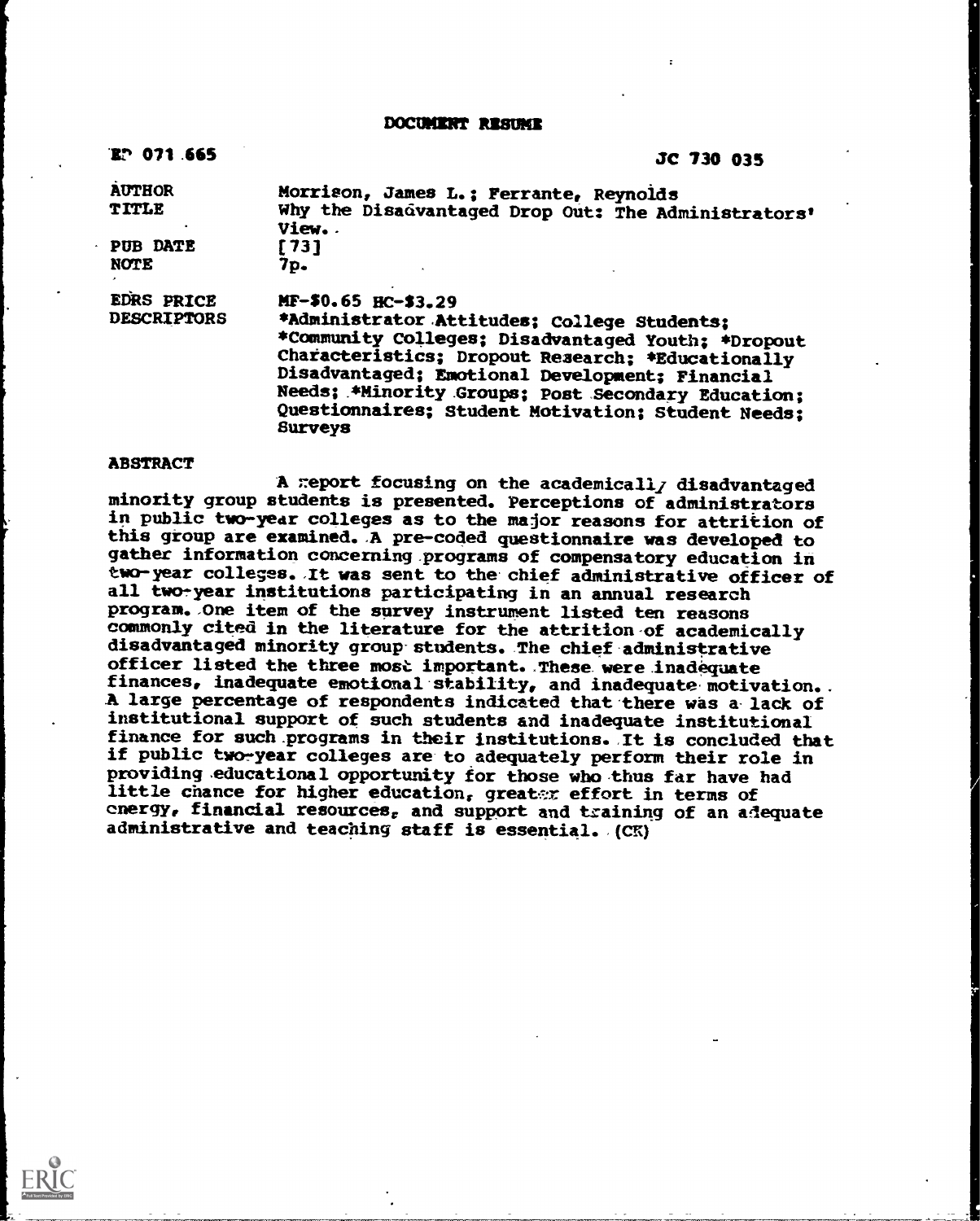# WHY THE DISADVANTAGED DROP OUT:

### THE ADMINISTRATORS' VIEW

**U.S. DEPARTMENT OF HEALTH,<br>EDUCATION & WELFARE<br>OFFICE OF EDUCATION<br>THIS OOCUMENT HAS BEEN REPRO.<br>OUCED EXACTLY AS RECEIVED FROM<br>THE PERSON OR ORGANIZATION ORIG-<br>INATING IT. POINTS OF VIEW OR OPIN-<br>INATING IT. POINTS OF VI** 

## by

#### JAMES L. MORRISON

Assistant Professor of Education and Sociology The Pennsylvania State University University Park, Pennsylvania

D.Ed. Candidate The Pennsylvania State University University Park, Pennsylvania

# UNIVERSITY OF CALIF. LOS ANGELES

 $\tilde{z}_i$ 

FEB 23 1973

CLEARINGHOUSE FOR JUNIOR COLLEGE INFORMATION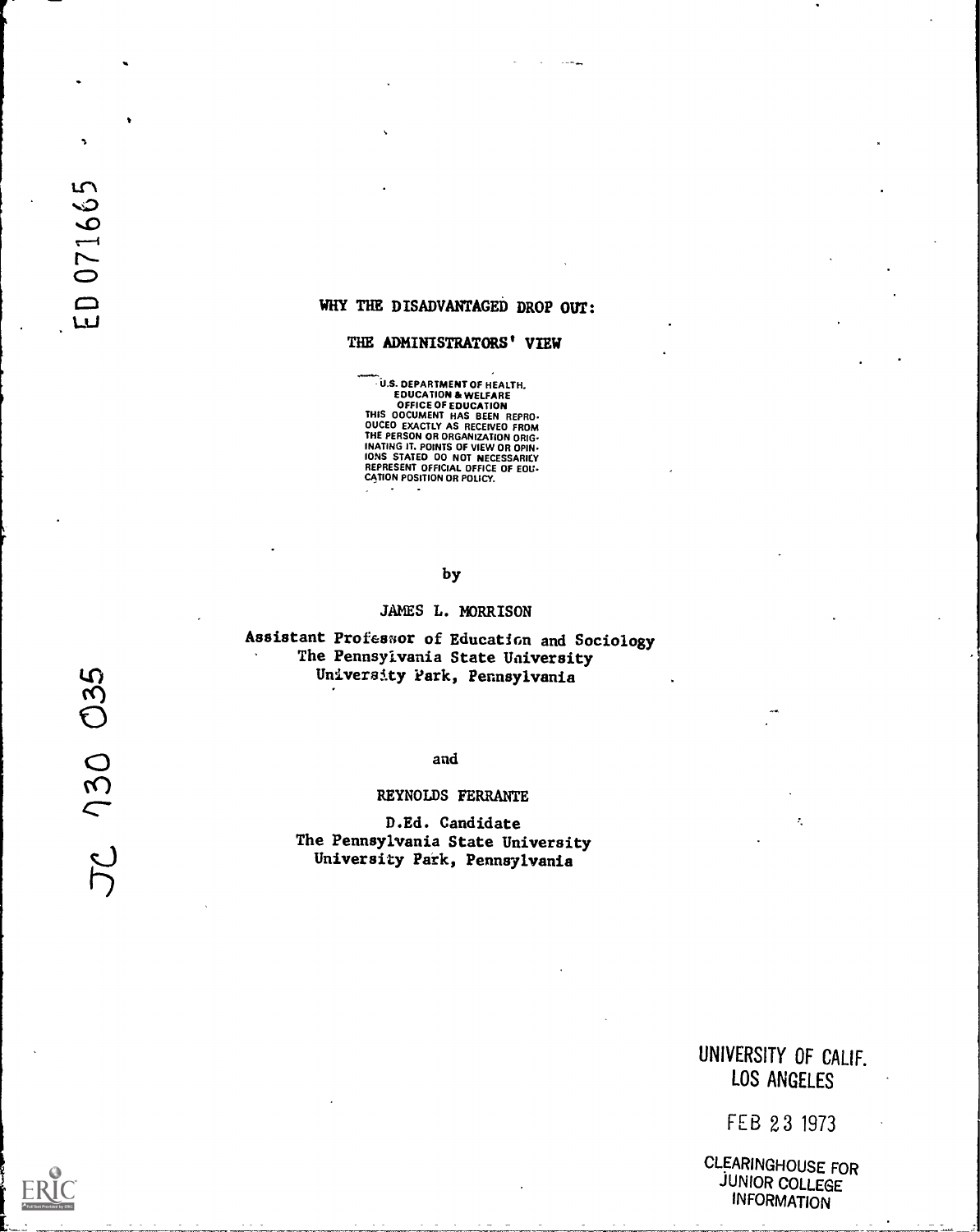# Why the Disadvantaged Drop Out: The Administrators' View

In the late 50's the shock of Sputnik forced American educators to gear up their science programs; in the late 60's the militancy of minorities pressured educators into establishing programs for the "disadvantaged student." Today, the demand for such programs in higher education is unequivocal. The two-year college, and particularly the public two-year college, is an institution which has been designated to assist those classified as "disadvantaged" in overcoming their handicaps, be they educational or cultural, and thereby', to assist them in their academic and social advanceinent.

There are many ways of defining disadvantaged students. For example, the Federal government has defined such a student as possessing one or more of the following characteristics: (1) inadequate high school preparation, (2) recipient of welfare or vocational rehabilitation program benefits, (3) lives in public housing for the poor, (4) has standard English as a second language, and (5) has a cultural heritage not sufficiently or accurately represented in the traditional curriculum.<sup>1</sup>

Behavioral scientists view disadvantagement in cultural or social terms. Kneller, for example, describes disadvantaged students as those from the lower classes who are academically backward, "the second characteristic being generally, though not always, a consequence of the first."<sup>2</sup> More importantly,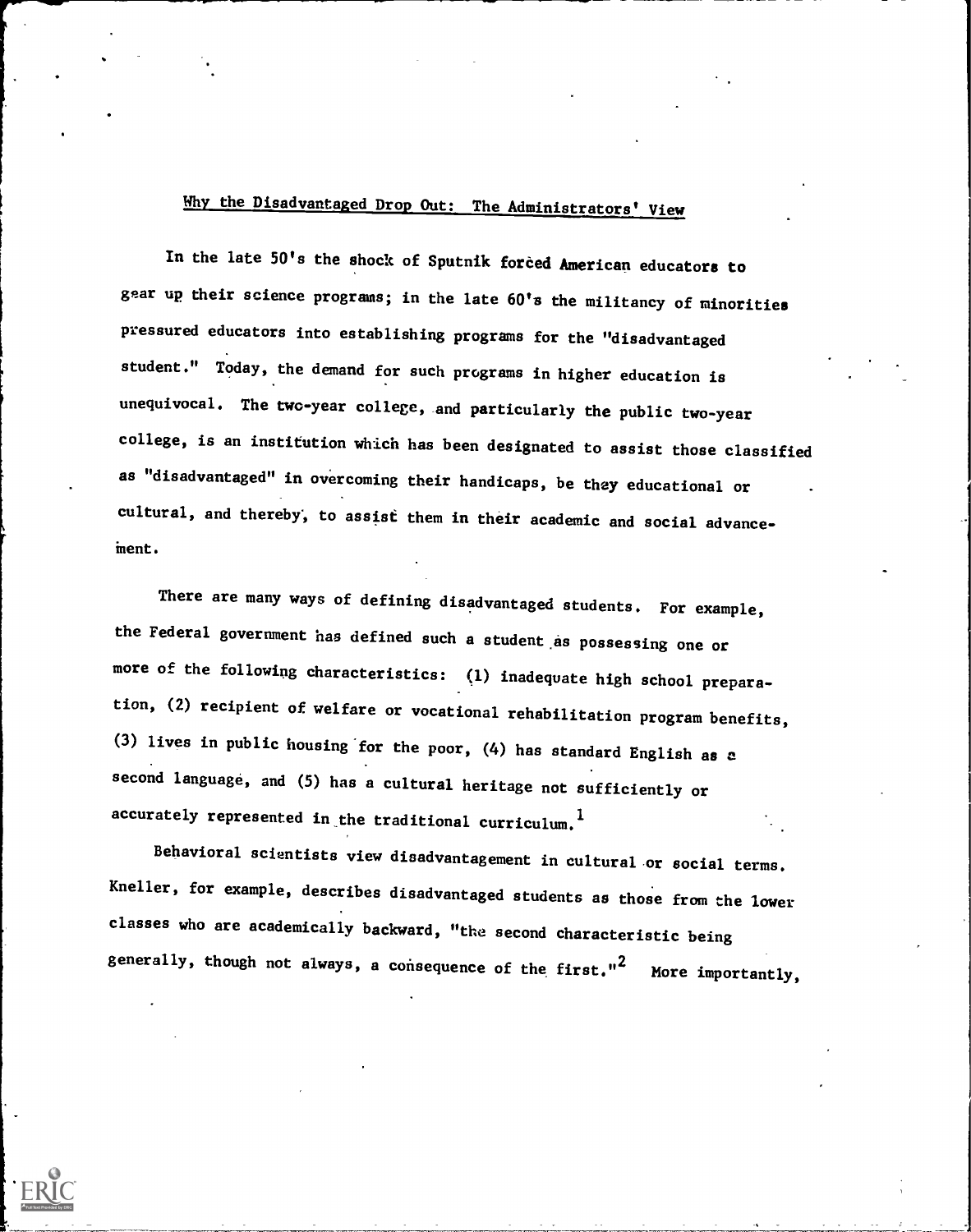according to Knellner, the parents of disadvantaged students have not been able to provide the background and preparation essential for formal learning which the middle-class parent imparts to his child as a matter of course. In essence, disadvantagement refers to the variety of social, economic, and ethnic-interracial factors which inhibit full-freedom of choice and which seriously impede an individual's right to obtain upward mobility. $\frac{3}{2}$ 

Other investigators have defined disadvantaged students in terms of their social differences when compared to the student body of most schools, their membership in minority groups, their lack of parental or self-support to enter or attend college, and their desire and spirit to enter a new situation where there is a high chance of failure.<sup>4</sup>

Despite the range of characteristics that disadvantaged students represent, however, almost all of these students come to colleges academically disadvantaged. Many come from minority groups and have characteristics so different from the regularly accepted student body that they require special assistance for their success.

In this report, therefore, we will focus upon the academically disadvantaged minority group students. Specifically, we will examine the  $\sim$  . The set of  $\sim$ perceptions of administrators in public two-year colleges as to the major reasons for attrition of this particular group of students.

# Methodological Considerations

In the spring of 1971 a/pre-coded questionnaire was developed to gather information concerning programs 'of compensatory education in twoyear colleges.<sup>5</sup> This questionnaire was sent to the chief administrative.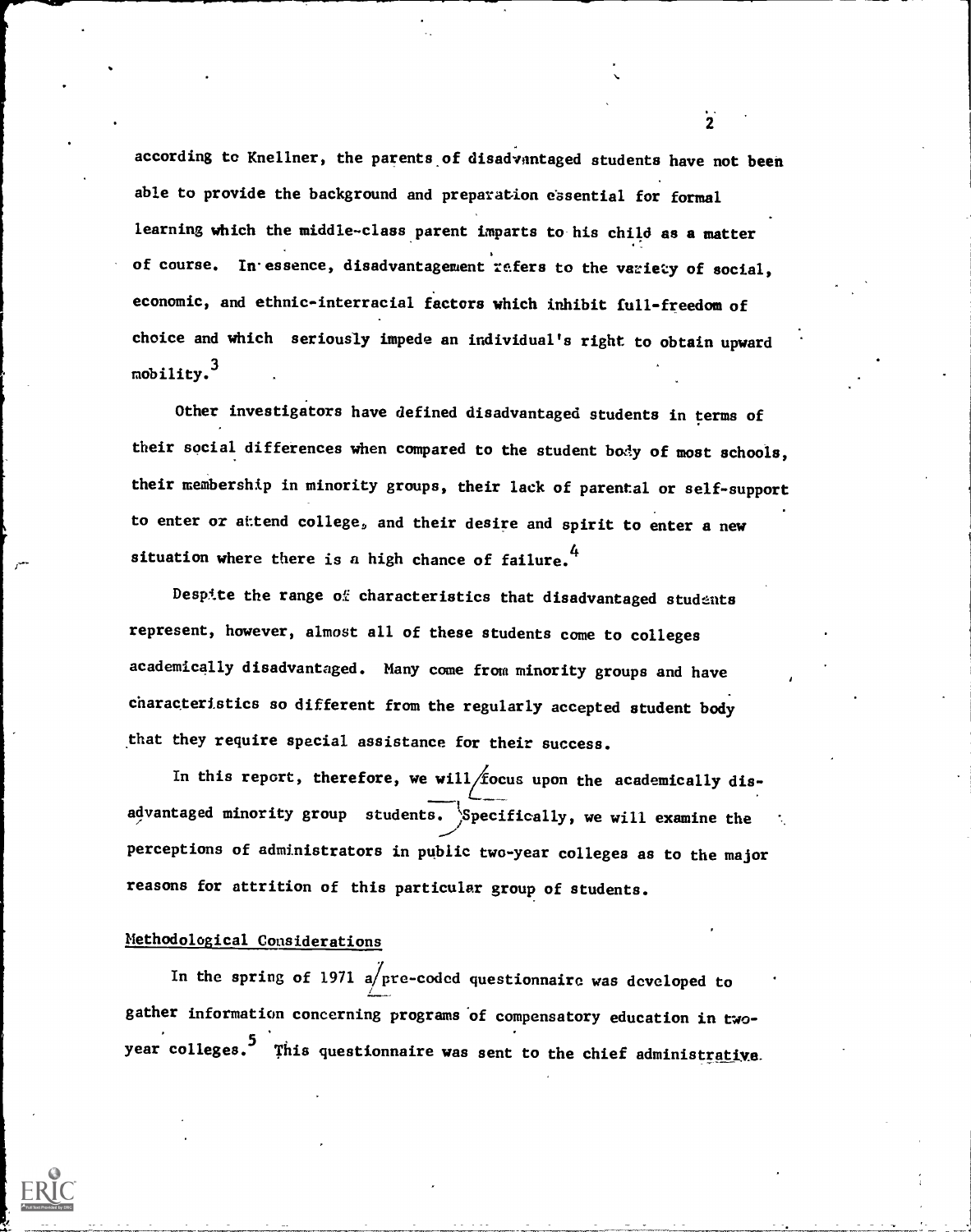officer of these two-year institutions participating in the annual research on "National Norms for Entering College Freshmen" conducted by the American Council on Education (ACE). The sample designed-by ACE may be considered, for all intents and purposes, representative of all public two-year colleges in the U.S.<sup>6</sup>

## Analysis

One item of the survey instrument listed ten reasons commonly cited in the literature for the attrition of academically disadvantaged minority group'students. The chief administrative officer of each institution . was requested to indicate the three nost'important of those listed. As Table I demonstrates, 48 percent of our respondents listed inadequate finances as a major reason for attrition, 39 percent listed inadequate emotional stability or immaturity of students as a major reason, and 37 percent listed inadequate motivation. It should also be noted that a large percentage of our respondents also perceive that inadequate institutional finances (listed by 35 percent of our respondents) and inadequate academic abilities (listed by 34 percent of our respondents), and the lack of supportive peer relationships (listed by 28 percent of our respondents): as important reasons for the attrition of minority group academically disadvantaged students. It is most interesting to note that 28 percent of our respondents cited inadequate institutional support of students as one of the three major reasons of attrition. Seventeen percent cited inadequacies in administrative staffing as one of the three major reasons for attrition; and 14 percent cited the lack of parental support. Only six percent of our respondents cited the lack of qualified faculty as one

3

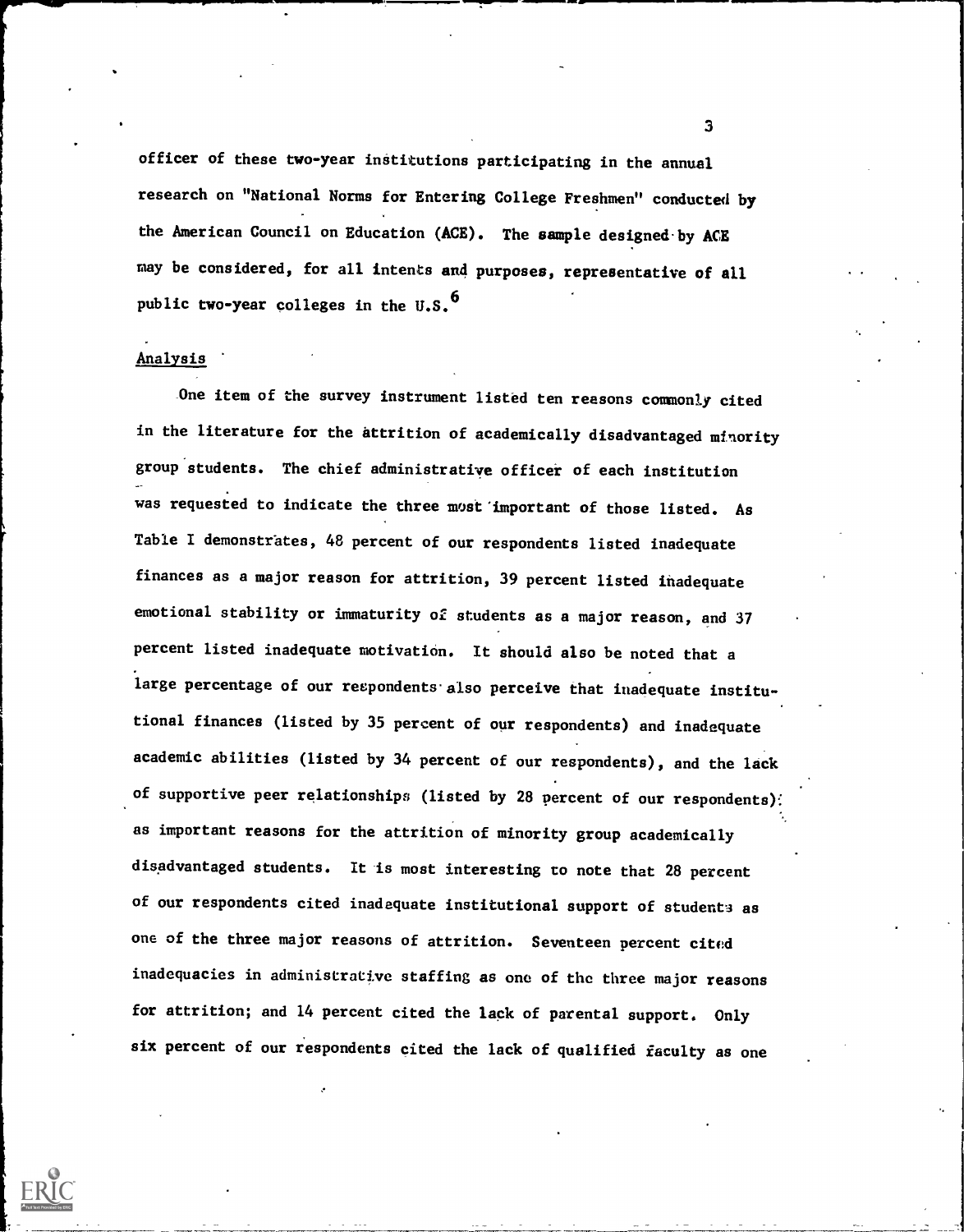of the major reasons for the attrition of minority group academically disadvantaged students, and none of our respondents cited disciplinary problems as a cause for attrition.

# Discussion

inspection of the data presented above indicates that administrative officers view the major causes of attrition among minority group academically disadvantaged as being inadequate motivation, inadequate student finances, inadequate emotional stability or maturity, and inadequate academic abilities. Interesti gly enough, a large percentage of respondents from these colleges indicated that there was a lack of institutional support of such students and inadequate institutional finances for such programs in their institutions.

It should be noted that the factors of motivation, academic ability, lack of parental support, lack of adequate finances, and "immaturity" are not only factors oftcn mentioned as reasons for attrition in the literature (and by our respondents), but are also descriptors of minority group academically disadvantaged students in the first instance. Therefore, it is not surprising that these are given as major causes for the attrition of such students. What is noteworthy is the recognition that causes for attrition of minority group academically disadvantaged students may also be the lack of institutional support of these students as characterized by inadequate institutional finances, and inadequately trained administrative and teaching staffs. Such recognition is encouraging, and indicates that if public two-year colleges are to adequately perform their role in providing educational opportunity for those who thus far have had little chance for higher education, greater effort in terms of energy, financial resources, and, perhaps most importantly, the support and training of an adequate administrative and teaching staff is essential.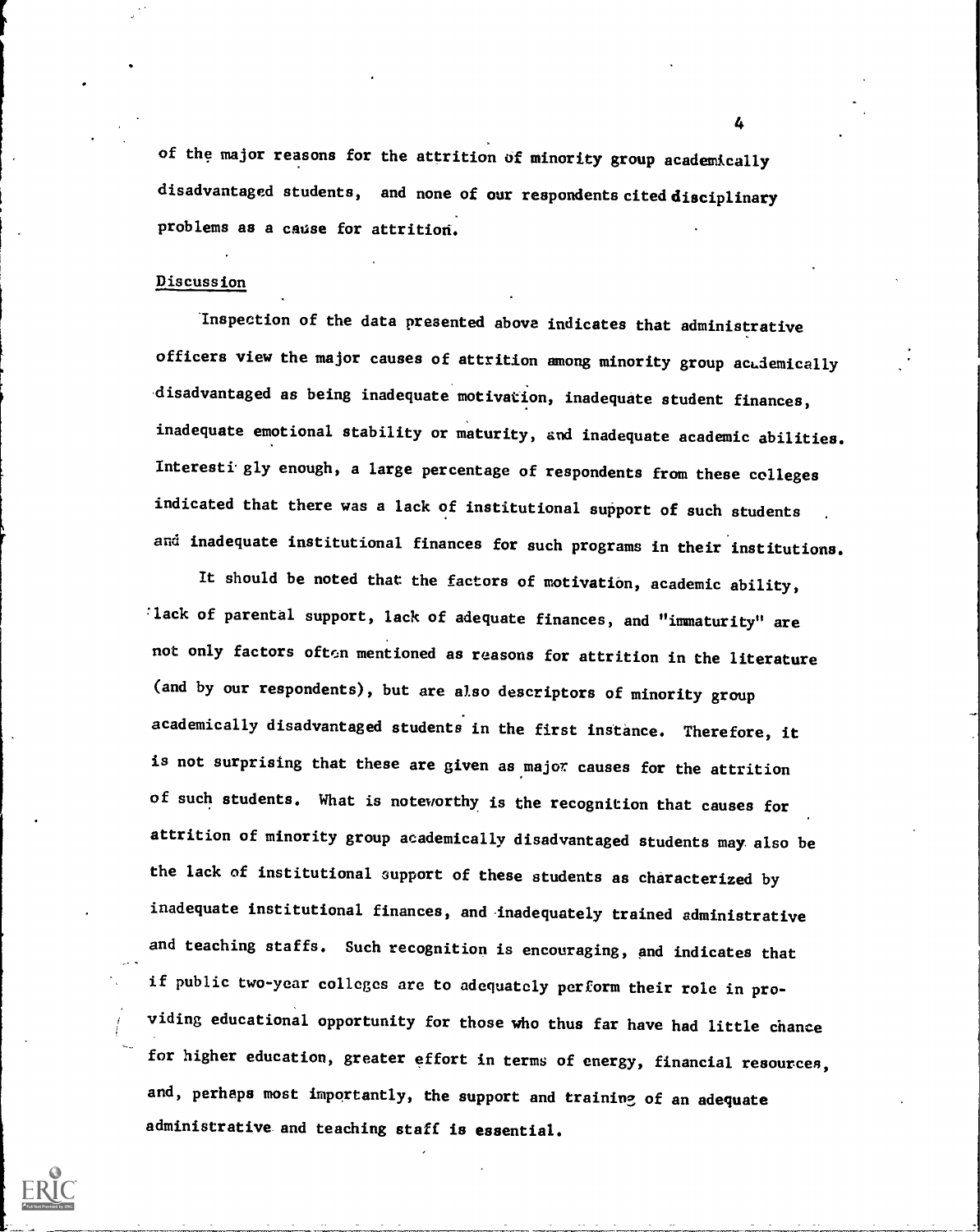| Reasons                                      | Public<br>Percent<br>Affirmative | Weighted<br>N |
|----------------------------------------------|----------------------------------|---------------|
| Inadequate Finances (Student)                | 47.9                             | 166           |
| Inadequate Emotional Stability or Immaturity | 38.6                             | 129           |
| Inadequate Motivation                        | 36.8.                            | 123           |
| Inadequate Finances (Institution)            | 35.0                             | 117           |
| Inadequate Academic Ability                  | 34.4                             | 115           |
| Inadequate Institutional Support of Students | 28.1                             | 94            |
| Lack of Supportive Peer Relationships        | 27.8                             | 93            |
| Inadequate Qualified Administrative Staff    | 17.4                             | 58            |
| Lack of Parental Support                     | 14.1                             | 47            |
| Lack of Qualified Faculty                    | 5.7                              | 19            |
| Disciplinary Problems                        | 0.0                              | $\bf{0}$      |
|                                              |                                  |               |

OIIM,1111.0

# Table I: ADMINISTRATOR PERCEPTION OF THE MAJOR REASONS FOR ATTRITION OF MINORITY GROUP ACADEMICALLY DISADVANTAGED STUDENTS IN PUBLIC TWO-YEAR COLLEGES<sup>a</sup>

aThe Chief Administrative Officer of each institution surveyed with more than nine academically disadvantaged minority group students and who had either a special program, courses or services for such studehts, was asked to cite the three (3) major reasons for attrition. In effect, each qualified institution in our sample had three "votes"; the "percent affirmative" column represents those "votes."